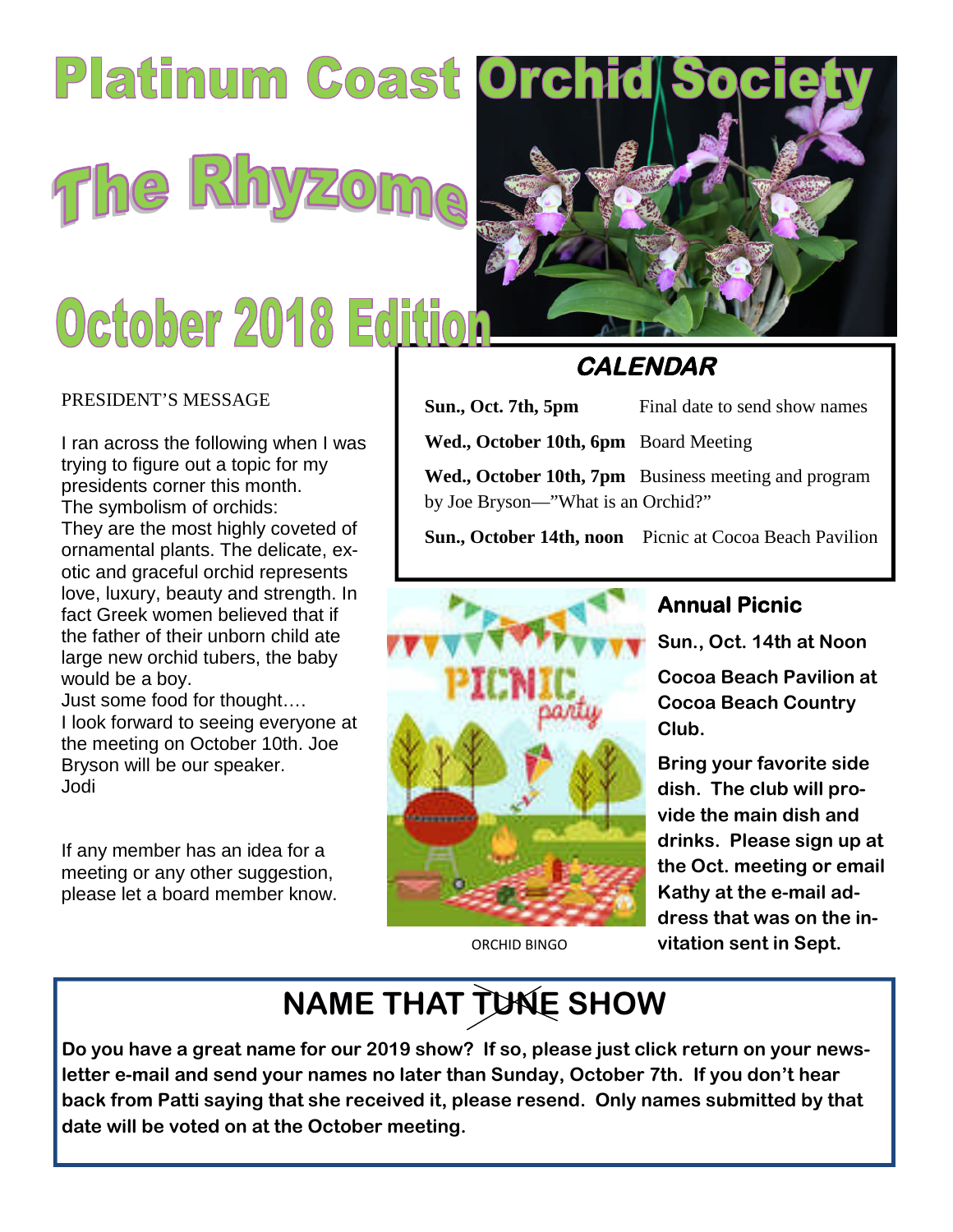# GREAT PLACES FOR MEMBERS TO FIND INFORMATION ON ORCHIDS:

- 1. Programs—Take notes—someday they will make sense.
- 2. A OS Magazine articles. "Orchids" is available at every meeting for check out.
- 3. Members— Ask longtime members about orchids, but realize that your yard and potting choices are key. We all use trial and error to succeed.
- 4. Internet sites—**www.aos.org**—This AOS site has the answer to almost any question.
- **5.** Rambles at members' homes to help you identify the best way to grow your orchids.

PCOS is an affiliate of the **American Orchid Society (AOS).** There's an abundance of information on the AOS website. Please visit www.aos.org for articles, advice on growing orchids, and lots of free information.

Ask Betty Adamson for an application if you're interested in joining.

For all current members, remember that your renewal notice will arrive in the Orchid Magazine prior to your month of renewal.

www.aos.org

# **SLATE OF OFFICERS FOR 2019**

# **PRESENTED AT THE SEPTEMBER MEETING TO BE VOTED ON AT THE NOVEMBER MEETING**

**President Peter Pancoast Vice President Margaret Croucher Treasurer Margaret Smith Secretary Patty Williams**

**Directors: Julie Howard (2019) Ed Kidder (2019) Laura Blackmon (2019-2020) Kathy Jacobson (2019-2020)**

#### MONTHLY PLANT FORUM

Don't forget to bring your blooming plants to the meeting for the plant forum. Sally brought some tags to the last meeting in case anyone needed to have their plant identified. We would like to help all new members identify their plants and possibly even the name during the monthly forum. Placing tags with the plant helps members keep track of the types of orchids they have and how to care for them. Having your plant's name readily available makes entering them in a show much easier.

#### Sunshine:

Best wishes for a speedy recovery to John Hicks, Nadine Kern and Karen Snee. Thanks to Laura Blackmon for her bucket donation and to Margaret Croucher for her driftwood donation. All items will be put to good use with our orchid growing! We also appreciate Bill Croucher for his great co-operation in ensuring the slide programs work smoothly! BA

Rummage/Plant Sale at Cocoa-Rockledge Garden Club on Thursday, Friday and Saturday, 9am--2 pm. s (Sept 27,28, & 29) The Club offers us an exceptional place to have our monthly meetings as well as our Christmas party so stop by if you can! You'll find their sales interesting and unique!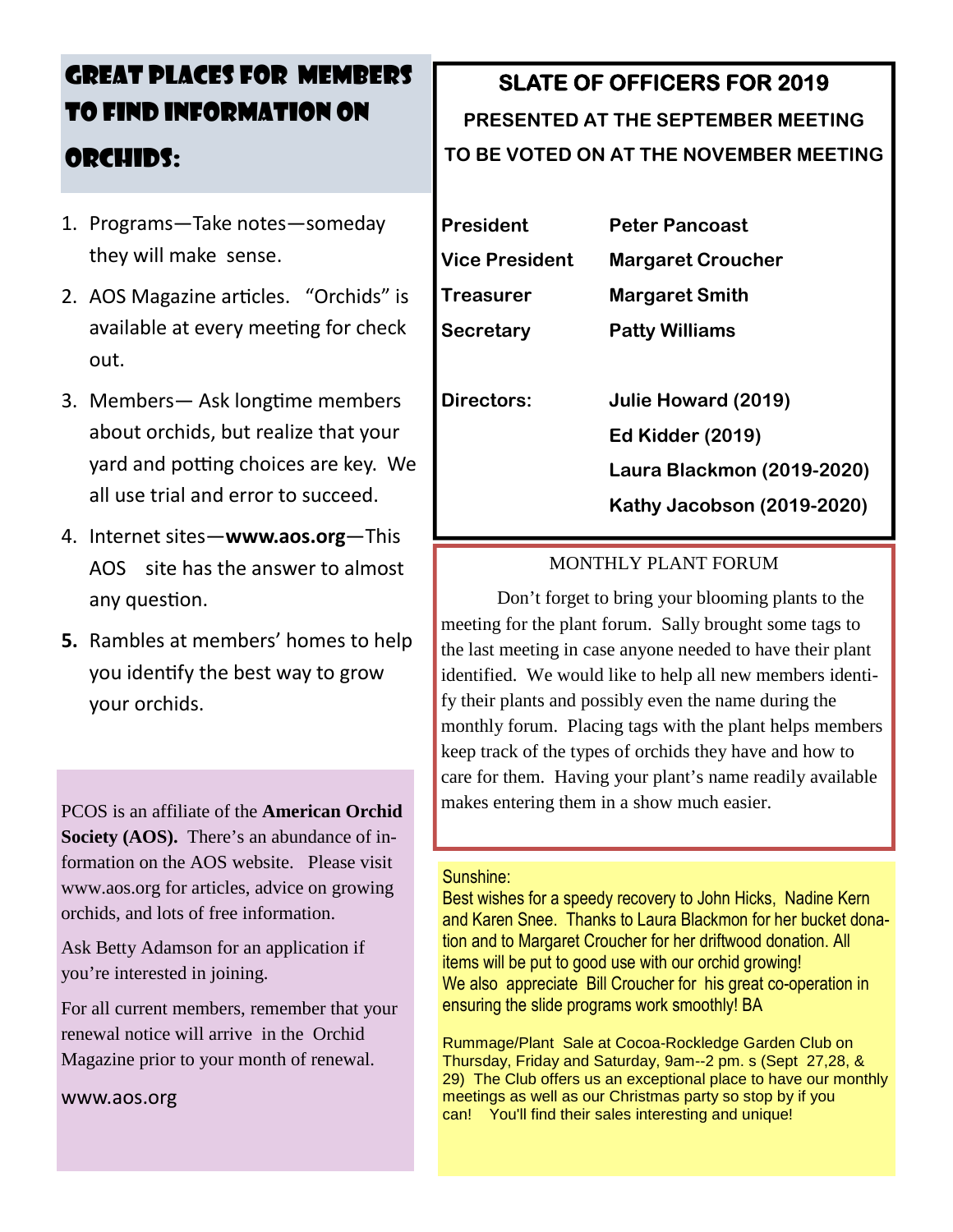# **2018 PCOS OFFICERS & CHAIRMEN**

#### **PRESIDENT**

**Jodi Kittleson President@PlatinumCoastOrchidSociety.org**

**VICE PRESIDENT**

**Margaret Croucher VP@PlatinumCoastOrchidSociety.org**

**TREASURER Margaret Smith Treasurer@PlatinumCoastOrchidSociety.org**

**SECRETARY Patti Williams Secretary@PlatinumCoastOrchidSociety.org**

**DIRECTORS Michael Ellis (2018) Julie Howard (2018-2019) Ed Kidder (2018-2019) Clive Gay (2018) Dave Colchin (Past President)** **PLANT FORUM Betty Adamson MEMBERSHIP Margaret Croucher NEWSLETTER EDITOR Patti Scholes SUNSHINE Betty Adamson GREETER JoAnn Amos PROGRAMS Margaret Croucher PHOTOGRAPHER Charlie Scholes AOS LIAISON Betty Adamson RAFFLE Laura Blackmon REFRESHMENTS Shannon Goff**

**WEBMASTER**

**Dennis Gollehon**

**AUDIO**

**Mike Ellis**

**PICNIC CHAIRMAN Kathy Jacobson**

**HOLIDAY PARTY CHAIRMAN**

**Maria Maloney**

# **BE PART OF THE TEAM!**